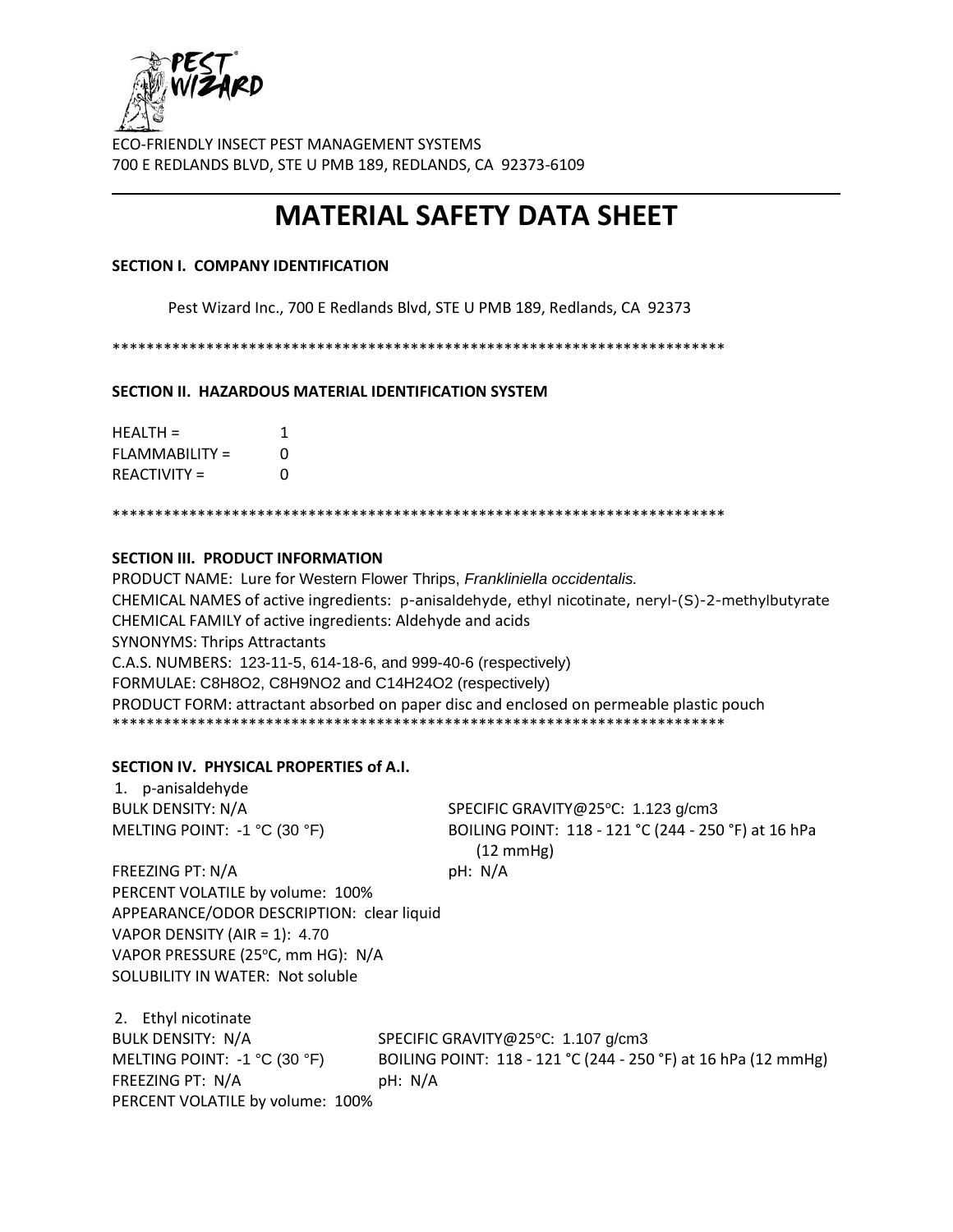

APPEARANCE/ODOR DESCRIPTION: clear liquid VAPOR DENSITY (AIR = 1): 4.70 VAPOR PRESSURE (25°C, mm HG): N/A SOLUBILITY IN WATER: Not soluble

3. Neryl-(S)-2-methylbutyrate BULK DENSITY: N/A SPECIFIC GRAVITY@25°C: 0.898 g/cm3 MELTING POINT: 8 - 10 °C (46 - 50 °F) BOILING POINT: 223 - 224 °C at 760 mmHg FREEZING PT: N/A pH: N/A PERCENT VOLATILE by volume: 100% APPEARANCE/ODOR DESCRIPTION: clear liquid VAPOR DENSITY (AIR = 1): N/A VAPOR PRESSURE (25°C, mm HG): 0.00116 SOLUBILITY IN WATER: Not soluble

\*\*\*\*\*\*\*\*\*\*\*\*\*\*\*\*\*\*\*\*\*\*\*\*\*\*\*\*\*\*\*\*\*\*\*\*\*\*\*\*\*\*\*\*\*\*\*\*\*\*\*\*\*\*\*\*\*\*\*\*\*\*\*\*\*\*\*\*\*\*\*\*

#### **SECTION V. PRODUCT HAZARD INFORMATION**

PERCENT HAZARDOUS COMPONENT IN PRODUCT: 0% OCCUPATIONAL EXPOSURE LIMITS: Not established HEALTH/TOXICITY INFORMATION: Not established EFFECTS OF OVEREXPOSURE: Not established

#### EMERGENCY AND FIRST AID PROCEDURES:

INHALATION: Remove to fresh air. Provide oxygen if breathing is labored. Get medical aid. SKIN: Remove contaminated clothing and wash well with soap and water. Get medical aid. EYES: Irrigate with water for at least 15 minutes. Get medical aid. INGESTION: Have victim drink fluids to dilute material in stomach. Do not induce vomiting. If victim vomited, lean him/her forward to reduce inhalation. Get medical aid.

\*\*\*\*\*\*\*\*\*\*\*\*\*\*\*\*\*\*\*\*\*\*\*\*\*\*\*\*\*\*\*\*\*\*\*\*\*\*\*\*\*\*\*\*\*\*\*\*\*\*\*\*\*\*\*\*\*\*\*\*\*\*\*\*\*\*\*\*\*\*\*\*

#### **SECTION VI. FIRE HAZARD INFORMATION**

FLASH POINT: N/A FLAMMABLE LIMITS in air: N/A EXTINGUISHING MEDIA: Carbon dioxide, foam. Water as spray only. SPECIAL FIRE FIGHTING PROCEDURES: If involved in fire, use air-supplied equipment. Do not inhale fumes. UNUSUAL FIRE AND EXPLOSION HAZARDS: Combustible liquid. Avoid sparks or open flame.

\*\*\*\*\*\*\*\*\*\*\*\*\*\*\*\*\*\*\*\*\*\*\*\*\*\*\*\*\*\*\*\*\*\*\*\*\*\*\*\*\*\*\*\*\*\*\*\*\*\*\*\*\*\*\*\*\*\*\*\*\*\*\*\*\*\*\*\*\*\*\*\*

**SECTION VII. REACTIVITY INFORMATION**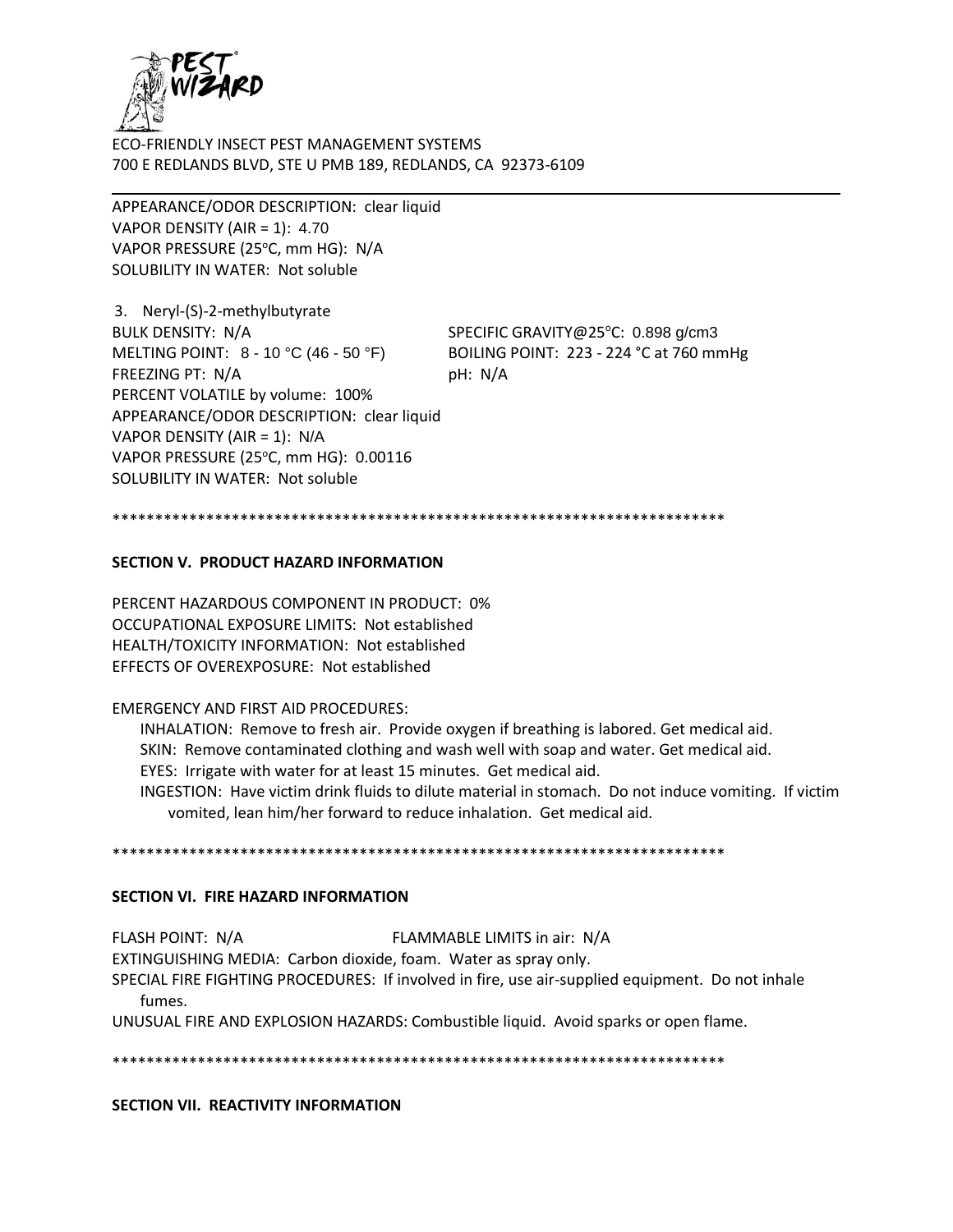

STABLE E PRODUCT STABILITY: UNSTABLE May Not Occur X **HAZARDOUS POLYMERIZATION:** May Occur CONDITIONS TO AVOID: Sources of ignition MATERIAL TO AVOID: Strong oxidizing agents. HAZARDOUS DECOMPOSITION PRODUCTS: Carbon dioxide, carbon monoxide.

# **SECTION VIII. SPILL OR LEAK PROCEDURES**

STEPS TO BE TAKEN IF MATERIAL IS RELEASED OR SPILLED: Soak up pheromone with standard adsorbent materials. Remove sources of ignition. Keep out of water sources and sewers. WASTE DISPOSAL METHOD: Incinerate or otherwise manage at RCRA permitted waste management facility. Do not reuse empty containers. Check state and local authorities for other options.

#### SECTION IX. PERSONAL PROTECTION INFORMATION

RESPIRATORY PROTECTION: Normally not required. EYE PROTECTION: Safety glasses. VENTILATION: Well ventilated areas. PROTECTIVE GLOVES: Hydrocarbon resistant gloves. OTHER PROTECTIVE EQUIPMENT: Eye wash, safety shower.

NOTE: Personal protection information shown above is based upon general information as to normal uses and conditions. Where special or unusual uses or conditions exist, it is suggested that the expert assistance of an industrial hygienist or other qualified professional be sought.

#### SECTION X. HANDLING AND STORAGE PRECAUTIONS

GENERAL PRECAUTIONS TO BE TAKEN IN HANDLING AND STORAGE: Do not breath vapors. Store in sealed pouches in a cool, dry place, preferably under deep freeze. To maintain product integrity protect from high temperatures. Keep container closed. Launder contaminated clothing before use. Wear protective equipment described above if exposure conditions warrant. Do not allow to contaminate water sources, food or feed.

SPECIAL PRECAUTIONARY CONDITIONS: None.

SECTION XI. TRANSPORTATION DATA